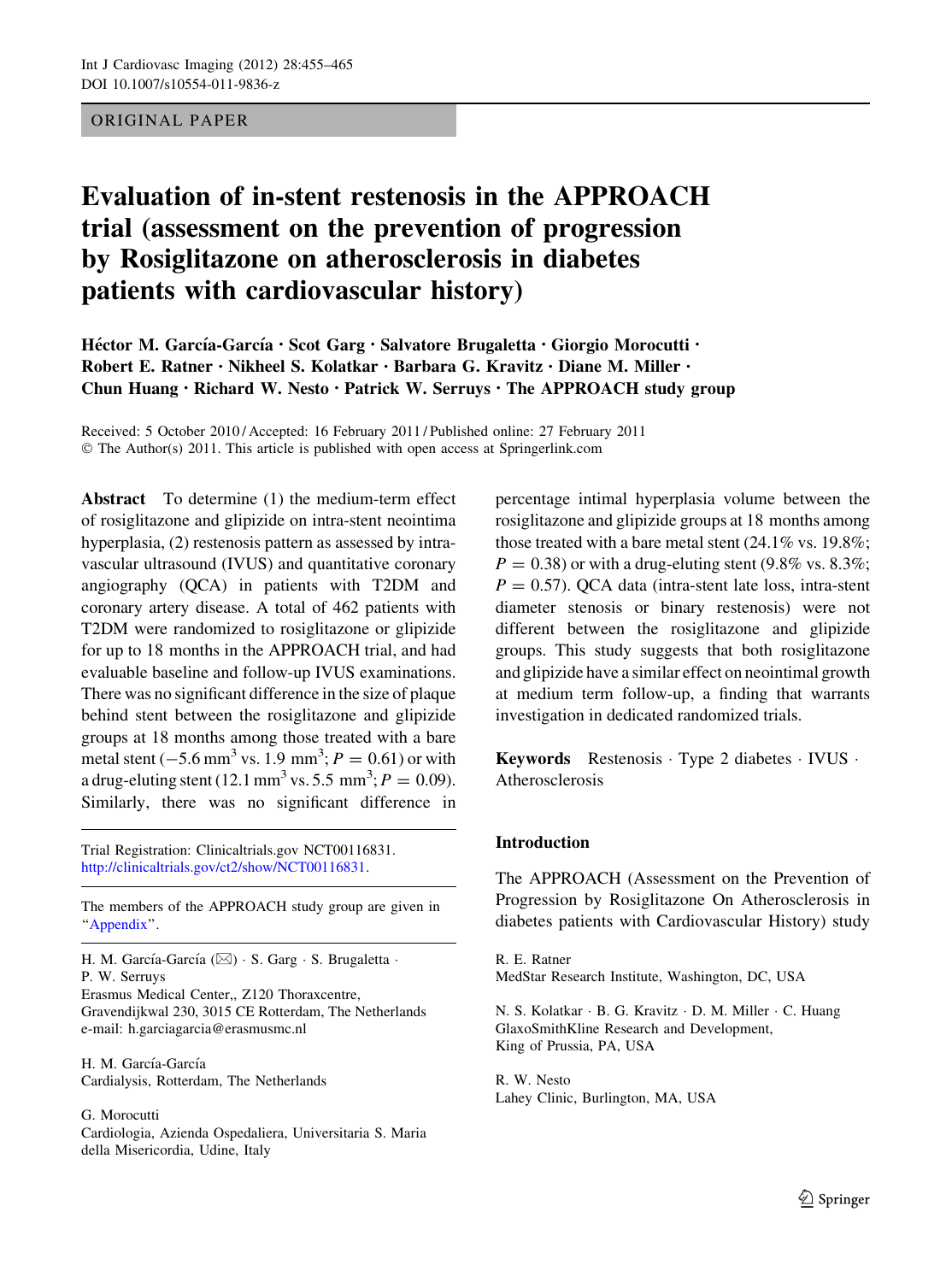<span id="page-1-0"></span>was a double-blind randomized clinical trial comparing the effects of rosiglitazone with glipizide on the progression of coronary atherosclerosis [\[1](#page-8-0), [2](#page-8-0)]. Patients with Type 2 diabetes mellitus (T2DM) are at increased risk for restenosis after intracoronary stent placement [\[3–6\]](#page-8-0). Moreover, prior studies have suggested that thiazolidinediones, which improve insulin sensitivity and have effects on vascular smooth muscle cell proliferation and neointimal hyperplasia, may reduce rates of in-stent restenosis in patients irrespective of their diabetic status  $[7-15]$  $[7-15]$ .

The objectives of this pre-specified APPROACH sub-study were: (1) to determine the effect of rosiglitazone and glipizide on intra-stent neointima hyperplasia in patients with T2DM and coronary artery disease (CAD); (2) to determine the restenosis parameters measured by intravascular ultrasound (plaque behind stent, intra-stent intima hyperplasia volume); and (3) to report the quantitative coronary angiography (QCA) intra-stent late loss, intra-stent diameter stenosis [DS], and binary angiographic restenosis.

## Materials and methods

### Study design and eligibility criteria

A detailed description of the APPROACH trial has been previously published [[1\]](#page-8-0). In brief, the APPROACH study was a prospective multicenter, double-blind, randomized, active-controlled trial (Fig. 1) of 672 patients from 92 centers in 19 countries, who were aged 30–80 years with established T2DM and who had clinically indicated coronary angiography or percutaneous coronary intervention (PCI) between February 2005 and January 2007. Patients were included if they had at least one atherosclerotic plaque with  $>50\%$  luminal narrowing in a coronary artery, and if their diabetes was treated with either lifestyle approaches alone (with an HbA1C  $> 7$  and  $\leq 10\%$ ), or with oral agents comprising 1 oral agent at any dose, or 2 oral agents where each was prescribed at  $<50\%$  of its maximal dose (with an HbA1C  $> 6.5$  and  $\leq 8.5\%$ ). Exclusion criteria were: ST-segment elevation myocardial infarction in the prior 30 days; coronary artery bypass graft surgery; severe valvular heart disease; left ventricular ejection fraction  $\langle 40\%;$  any heart failure (New York Heart Association class I–IV); uncontrolled hypertension (systolic blood pressure  $>170$ mmHg or diastolic blood pressure  $>100$  mmHg); renal insufficiency (serum creatinine  $>1.5$  mg/dl for men or  $\geq$ 1.4 mg/dl for women); and active liver disease. Participant safety was monitored by an Independent Data Monitoring. Data analysis was performed according to a pre-specified plan that was developed with the approval of the steering committee.

In this pre-specified analysis, all patients who underwent stent placement during APPROACH and



Fig. 1 Patient disposition. CVD cardiovascular disease, GLP glipizide, IVUS intravascular ultrasound, PCI percutaneous coronary intervention, RSG rosiglitazone, T2DM type 2 diabetes mellitus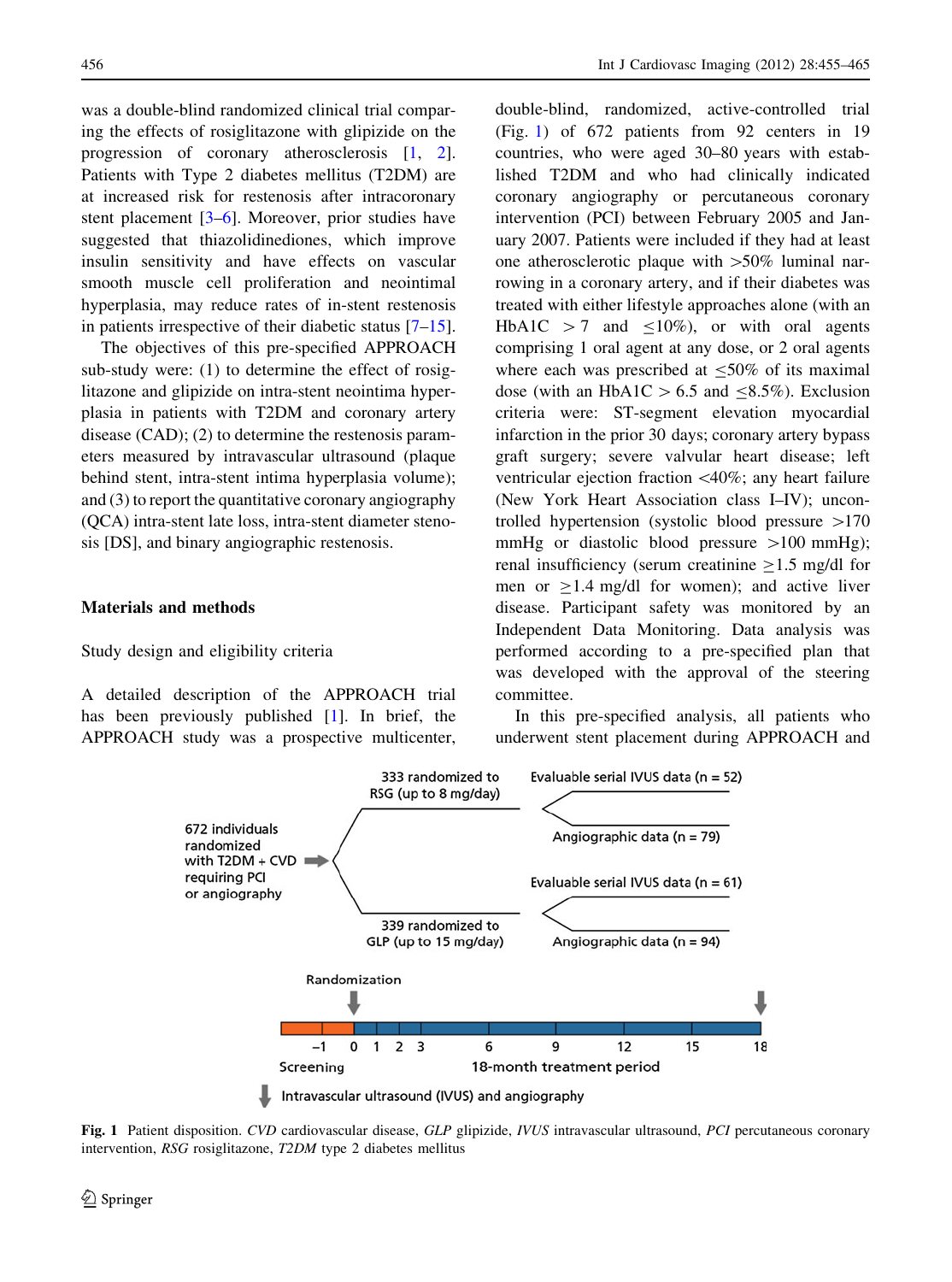had available serial IVUS or QCA measurements were included.

### Quantitative angiography analysis

The angiograms were stored in DICOM format and analyzed offline by Core laboratory personnel (Cardialysis, Rotterdam, The Netherlands), using the CASS II analysis system (Pie Medical BV, Maastricht, The Netherlands). The following quantitative coronary angiography (QCA) analysis parameters were measured: computed-defined minimal luminal diameter (MLD) and reference vessel diameter (RVD) obtained by an interpolate method.

### Quantitative coronary angiography endpoints

Late loss was defined as the difference in minimum lumen diameter between baseline and follow-up.

Percent diameter stenosis was defined as the minimum lumen diameter divided by the reference vessel diameter at the site of the MLD  $\times$  100.

Binary angiographic restenosis was defined as follow-up stenosis  $>50\%$ . This is reported as frequency and percentage.

Management of glycemia and follow-up

Patients were randomized in a 1:1 ratio to receive masked rosiglitazone (4 mg/day) or glipizide (5 mg/ day) in one pill. After 2 and 3 months, the dose of masked study drug was increased if tolerated and if the mean daily glucose level calculated from the patient's logbook of capillary tests in the 3 days prior to the visit was  $>126$  mg/dl (7.0 mmol/l). If more than 1 titration was required, 2 pills per day were given. Open-label metformin (maximal total daily dose 2,550 mg) and then once-daily basal insulin, or both was added after the first 3 months if needed to maintain a HbA1c  $<$  7% using a glycemic titration algorithm designed to provide comparable glycemic control between treatment groups. Non-study drugs were reduced before study drugs in the event of hypoglycemia requiring dose reductions. Unless informed consent was formally withdrawn, all patients were followed until 18 months from randomization and clinical status ascertained regardless of whether they continued to take study medication.

Following stent implantation IVUS was performed. After intracoronary administration of nitroglycerin, an ultrasound catheter (2.5F Atlantis SR Pro Imaging 40 MHz) connected to a Galaxy G2 digital imaging console (Boston Scientific, Natick, MA) was advanced into the target vessel. The imaging transducer was positioned just distal to an identifiable side branch, and then motorized pullback of the transducer was performed at 0.5 mm/s. If a participant required cardiac catheterization for a clinical indication between 9 and 18 months, follow-up IVUS examination could be performed at that time instead of at study completion.

#### Intravascular ultrasound outcomes

Core laboratory personnel (Cardialysis, Rotterdam, The Netherlands) who were blinded to treatment assignment analyzed all IVUS images using validated software (Curad, version 3.1, Wijk bij Duurstede, The Netherlands), that facilitates detection of luminal and external elastic membrane (EEM—also called vessel contour) boundaries in reconstructed longitudinal planes. In order to obtain a smooth appearance of the vessel wall structures in the longitudinal views, the Intelligate<sup>TM</sup> image-based gating method was applied [\[16](#page-9-0), [17\]](#page-9-0).

## Intravascular ultrasound endpoints

Plaque behind stent was derived by subtracting the mean stent area from the vessel mean area.

Percentage volume of intimal hyperplasia (%vol IH) was defined as IH volume divided by stent volume.

# Statistical methods

For baseline characteristics, continuous variables are expressed as mean and standard deviation, or median and interquartile range if non-normally distributed, with categorical variables reported as percentage. For continuous variables P values were based on Wilcoxon test, while for categorical variables P values were based on Fisher's exact test. The P values for treatment difference of continuous IVUS and QCA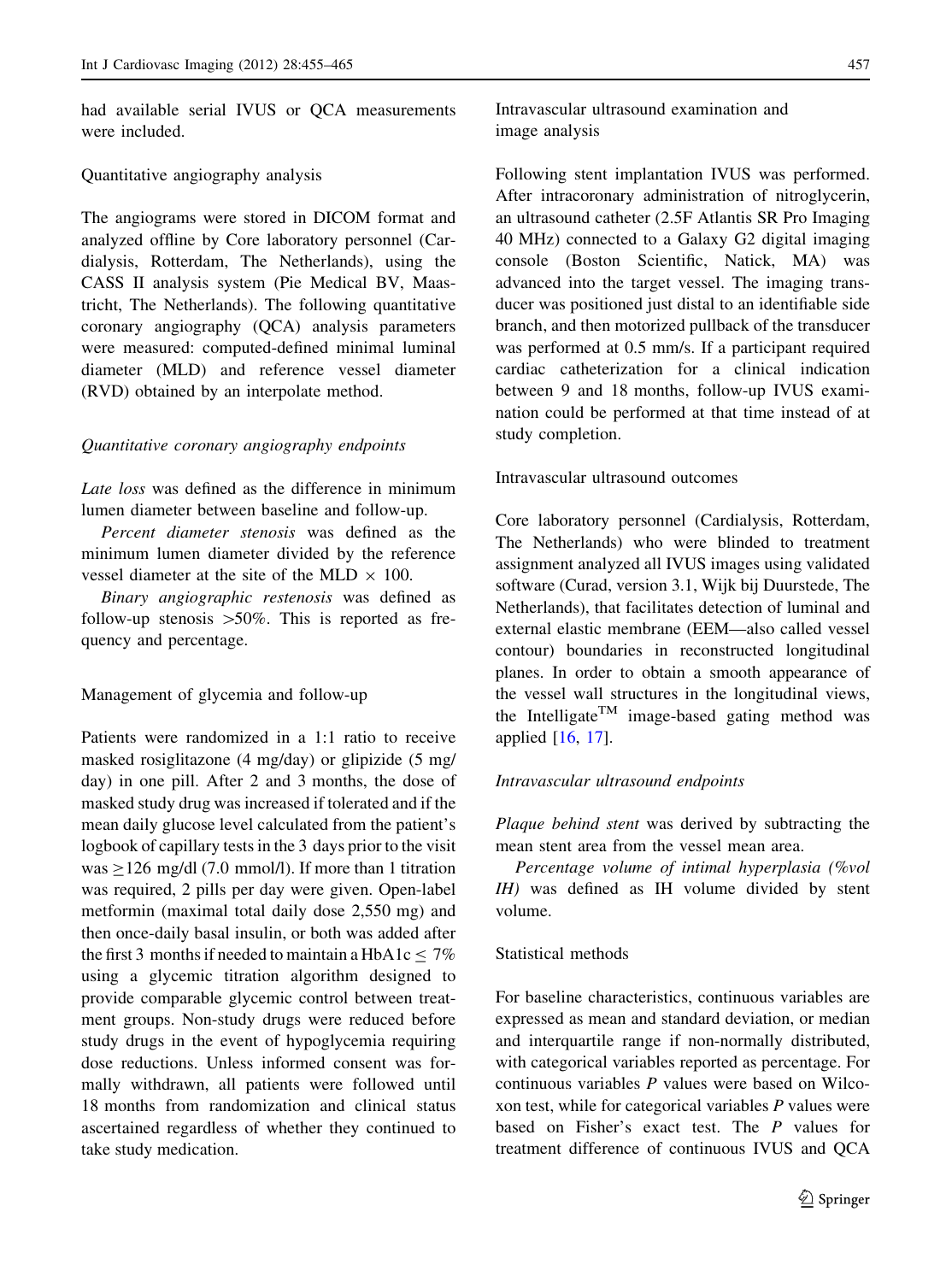variables were based on analysis of covariance model (ANCOVA) with terms for treatment, baseline measurement, region, gender, cardiac procedure, and prior OAD medication. Two sample test was used for group comparisons at baseline and follow-up. For binary angiographic restenosis, Fisher's exact test was used.

# Results

# Participants

In total 672 (68% men) of mean (SD) age 61 (9) years, median diabetes duration of 4.8 years and mean haemoglobin HbA1C of 7.2 (0.9) % were randomized to either glipizide  $(N = 339)$  or rosiglitazone  $(N = 333)$  from 92 sites in 19 countries (Fig. [1](#page-1-0)). At the end of the study, 462 randomized patients had evaluable baseline and follow-up IVUS examinations. 173 had evaluable angiographic data and 113 had serial IVUS data from a vessel with PCI at baseline.

Patients were followed for a median of 18.6 months (IQR 18.2–18.9) and a mean (SD) of 16 (6) months; patients allocated to glipizide were adherent at 90.7% of visits and those allocated to rosiglitazone were adherent at 92.7% of visits.

In this analysis, 231 patients who underwent stent placement during the study and had available serial IVUS or QCA measurements were included. Patients who underwent stent placement do not represent randomized groups, however the distribution of these patients was similar between the randomized groups (glipizide  $N = 118$ , rosiglitazone  $N = 113$ ).

Baseline characteristics were generally similar between the groups. (Table [1](#page-4-0)). Patients in the rosiglitazone group had slightly higher serum creatinine, compared with glipizide  $(P = 0.01)$ .

All the DES implanted were from 1st DES generation. No difference in stent size were found between groups (Table [2](#page-5-0)).

Effect on intravascular ultrasound endpoints

There was no significant difference in the size of plaque behind stent between the rosiglitazone and glipizide groups at 18 months among those treated with a bare metal stent  $(-5.6 \text{ mm}^3 \text{ vs. } 1.9 \text{ mm}^3; P = 0.61)$  or with

a drug-eluting stent (12.1 mm<sup>3</sup> vs. 5.5 mm<sup>3</sup>;  $P = 0.09$ ) (Table [3](#page-6-0)). Similarly, there was no significant difference in percentage intimal hyperplasia volume between the rosiglitazone and glipizide groups at 18 months among those treated with a bare metal stent (24.1% vs. 19.8%;  $P = 0.38$ ) or with a drug-eluting stent (9.8% vs. 8.3%;  $P = 0.57$ ) (Table [3\)](#page-6-0).

## Effect on QCA endpoints

Intra-stent late loss did not differ between the rosiglitazone and glipizide groups among those with a bare metal stent (0.76 mm vs. 0.71 mm;  $P = 0.51$ ) or a drug-eluting stent  $(0.37 \text{ vs. } 0.25; P = 0.41)$ (Table [3](#page-6-0)). There was no difference in intra-stent diameter stenosis between the rosiglitazone and glipizide groups among those with a bare metal stent  $(32.3\% \text{ vs. } 30.4\%; P = 0.50) \text{ or a drug-eluting stent}$  $(22.1\% \text{ vs. } 17.9\%; P = 0.28)$  (Table [3\)](#page-6-0). The percentage of patients with binary angiographic restenosis did not differ between the rosiglitazone and glipizide groups among those with a bare metal stent (22.9% vs. 10.8%;  $P = 0.21$ ) or a drug-eluting stent  $(4.6\% \text{ vs. } 1.8\%; P = 0.58)$  (Table [3](#page-6-0)).

## Safety

As noted previously, the patients who underwent stent placement do not represent randomized groups, however, there were no significant differences in cardiovascular events between the rosiglitazone and glipizide groups, which occurred infrequently during the trial (Table [4\)](#page-7-0).

In the rosiglitazone group, 5 cardiovascular events occurred within 5 days of the baseline cardiac catheterization and were classified as procedurerelated. These events included one revascularization, two nonfatal myocardial infarctions, one nonfatal stroke and one cardiovascular death.

# Discussion

This study demonstrates no additional advantage of using rosiglitazone over glipizide in Type 2 diabetic patients for the reduction of in-stent restenosis; however it did demonstrate that both drugs have comparable effect on neointimial growth up to 18-months after coronary stent implantation.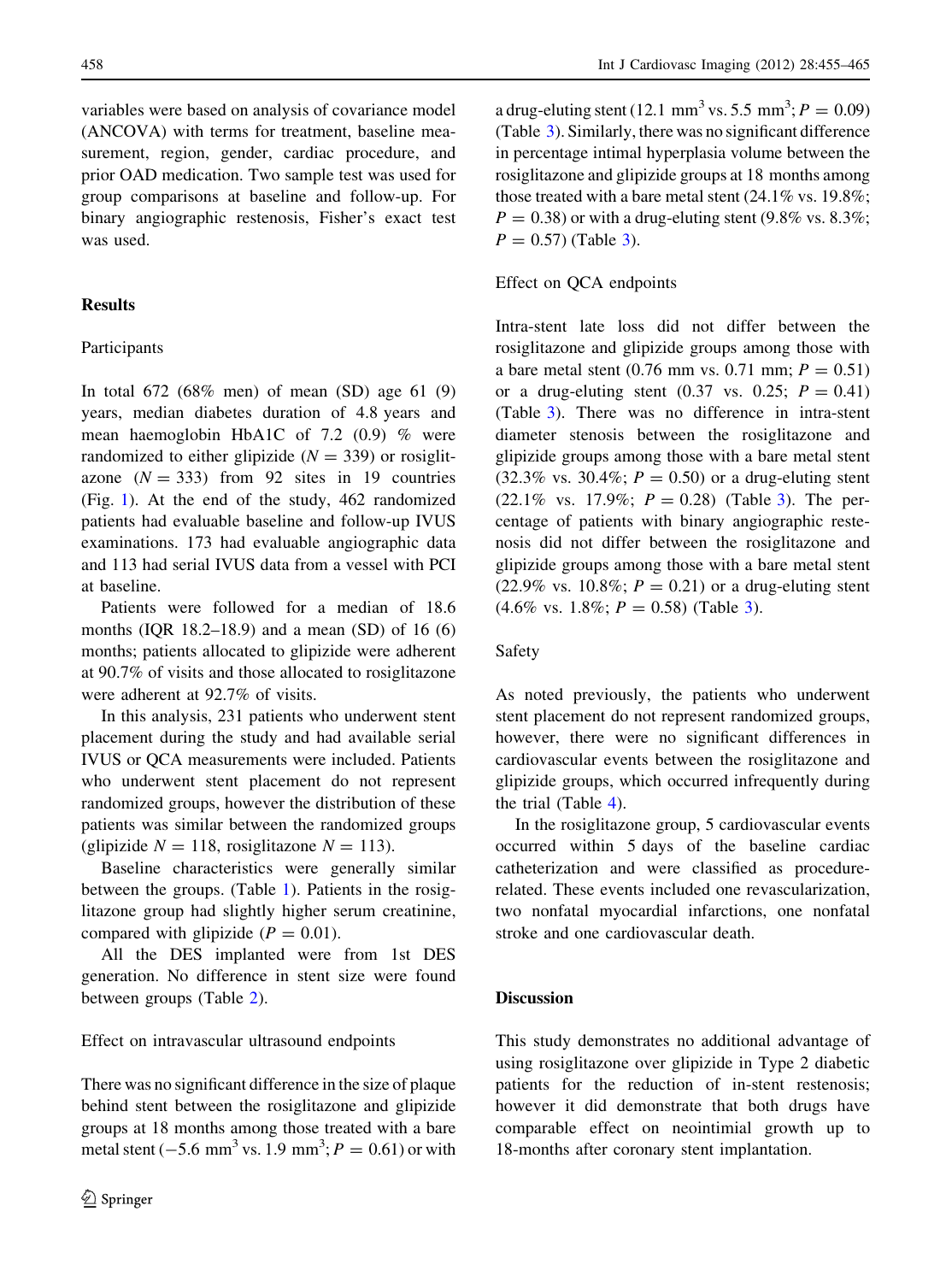<span id="page-4-0"></span>

| <b>Table 1</b> Baseline characteristics of intervened patients |
|----------------------------------------------------------------|
|----------------------------------------------------------------|

|                                           | Glipizide ( $N = 118$ ) | Rosiglitazone ( $N = 113$ ) | P value |
|-------------------------------------------|-------------------------|-----------------------------|---------|
| Demographic characteristics               |                         |                             |         |
| Age, mean (SD), years                     | 60.4(9.1)               | 62.4(8.1)                   | 0.14    |
| Male, $n$ $(\%)$                          | 84 (71.2%)              | 92 (81.4%)                  | 0.09    |
| Weight, mean (SD), kg                     | 81.9 (17.5)             | 80.2 (17.3)                 | 0.56    |
| BMI, mean (SD), kg/m <sup>2</sup>         | 29.2 (4.9)              | 28.7(5.3)                   | 0.30    |
| Duration of diabetes, median [IQR], years | $4.5$ [1.5–9.5]         | $4.5$ [1.9-8.7]             | 0.77    |
| Hypertension, $n$ (%)                     | 91 (77.1%)              | 88 (77.9%)                  | 1.00    |
| Dyslipidemia, $n$ (%)                     | 72 (61.0%)              | 74 (65.5%)                  | 0.50    |
| Prior myocardial infarction, $n$ (%)      | 38 (32.2%)              | 28 (24.8%)                  | 0.24    |
| Presenting condition, $n$ (%)             |                         |                             |         |
| Acute coronary syndrome                   | 60 $(50.9\%)$           | 55 (48.7%)                  | 0.79    |
| Elective procedure                        | 58 (49.2%)              | 58 (51.3%)                  |         |
| Baseline procedure, $n$ (%)               |                         |                             |         |
| Coronary angiography                      | $6(5.1\%)$              | 6(5.3%)                     | 1.00    |
| Percutaneous coronary intervention        | 112 (94.9%)             | 107 (94.7%)                 |         |
| Current smoker, $n$ (%)                   | $20(17.0\%)$            | 24 (21.2%)                  | 0.50    |
| ACC/AHA lesion type, $n$ (%)              |                         |                             |         |
| A                                         | 14(11.7)                | 14(12.1)                    | 0.53    |
| B1                                        | 49 (41.5)               | 48 (42.6)                   |         |
| B <sub>2</sub>                            | 35(29.7)                | 32(28.3)                    |         |
| $\mathsf{C}$                              | 20(17.1)                | 19 (17.0)                   |         |
| Prior medication use                      |                         |                             |         |
| Aspirin                                   | 106 (89.8%)             | 102 (90.3%)                 | 1.00    |
| Other anti-platelet                       | 109 (92.4%)             | 108 (95.6%)                 | 0.41    |
| Beta-blocker                              | 88 (74.6%)              | 86 (76.1%)                  | 0.88    |
| ACE inhibitor or ARB                      | 80 (67.8%)              | 71 (62.8%)                  | 0.49    |
| Nitrates                                  | 57 (48.3%)              | 56 (49.6%)                  | 0.90    |
| Statin                                    | 97 (82.2%)              | 94 (83.2%)                  | 0.86    |
| Fibrate or other lipid-lowering agent     | 7(5.93%)                | $10(8.9\%)$                 | 0.46    |
| Vital signs and laboratory values         |                         |                             |         |
| Blood pressure, mean (SD), mmHg           |                         |                             |         |
| Systolic                                  | 129.9(15.5)             | 126.6(15.5)                 | 0.17    |
| Diastolic                                 | 74.5 (9.5)              | 73.2 (10.3)                 | 0.41    |
| HbA1c, mean $(SD)$ , %                    | 7.1(0.8)                | 7.0(0.7)                    | 0.14    |
| Serum creatinine, mean (SD), μmol/L       | 85.2 (19.5)             | 93.7 (26.0)                 | 0.01    |
| BNP, median [IQR], pg/mL                  | 30 [14-68]              | 25 [12-58]                  | 0.50    |
| Fasting insulin, median [IQR], µU/mL      | $12.1$ [8.6-19.0]       | $13.0$ [8.6–18.1]           | 0.96    |
| LDL cholesterol, mean (SD), mg/dL         | 87.6 (38.0)             | 85.5 (36.6)                 | 0.66    |
| HDL cholesterol, mean (SD), mg/dL         | 41.2(10.5)              | 40.9(9.9)                   | 0.79    |
| Triglycerides, median [IQR], mg/dL        | 154.0 [113.7-200.9]     | 161.1 [123.9-192.0]         | 0.61    |
| hsCRP, median [IQR], mg/L                 | $5.1$ [2.4-11.7]        | $6.1$ [3.7-13.3]            | 0.19    |
| MMP-9, median [IQR], µg/L                 | 102.1 [48.1-202.4]      | 73.2 [38.4-159.9]           | 0.38    |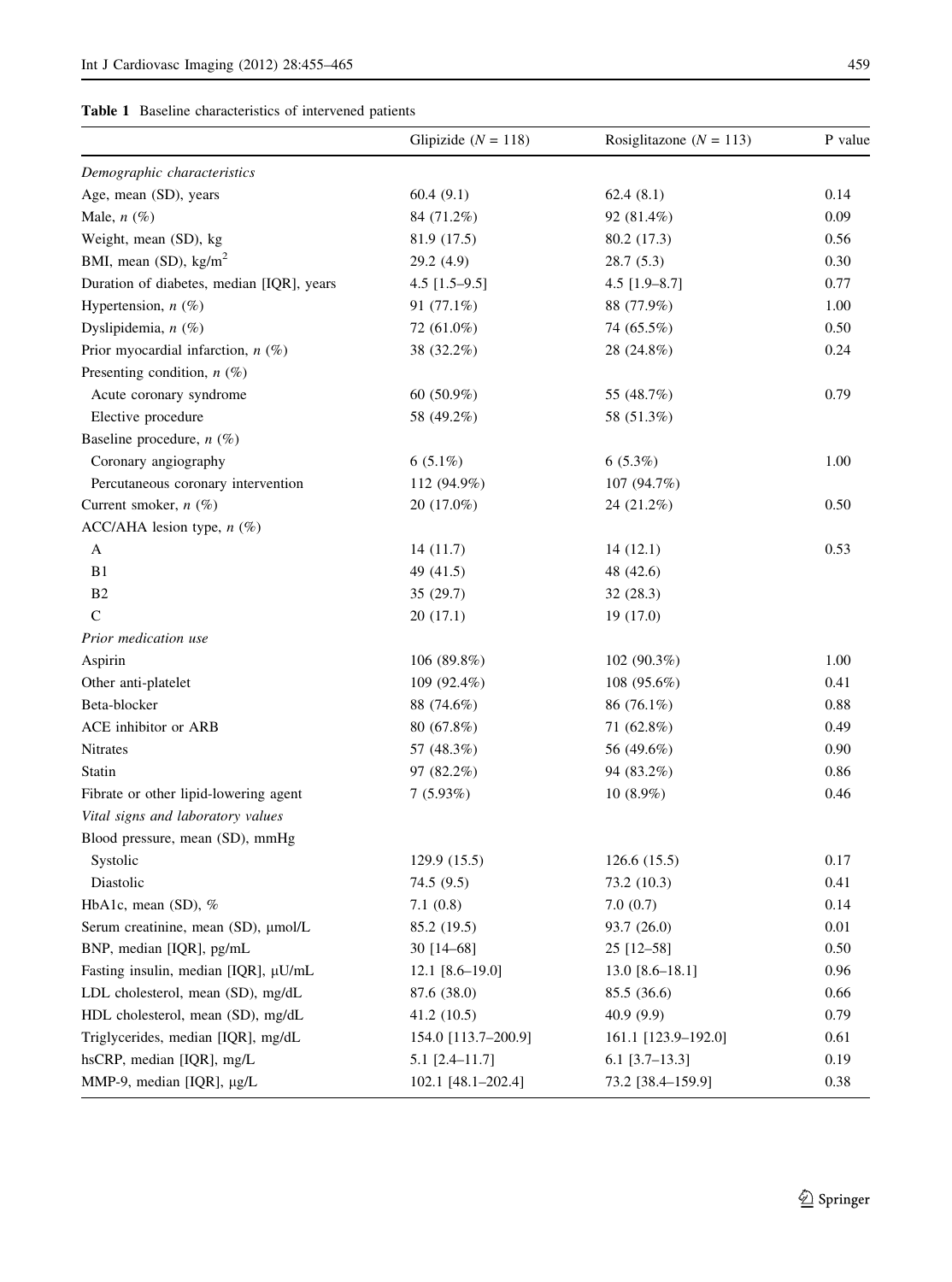|          | Bare metal stent   |                        |         | Drug-eluting stent |                        |         |  |  |
|----------|--------------------|------------------------|---------|--------------------|------------------------|---------|--|--|
|          | Glipizide $N = 21$ | Rosiglitazone $N = 21$ | P value | Glipizide $N = 40$ | Rosiglitazone $N = 31$ | P value |  |  |
| Diameter | $2.79 \pm 0.60$    | $3.05 \pm 0.83$        | 0.126   | $2.58 \pm 0.71$    | $2.68 \pm 0.54$        | 0.592   |  |  |
| Length   | $18.00 \pm 7.20$   | $17.25 \pm 5.10$       | 0.833   | $21.45 \pm 7.81$   | $19.58 \pm 7.02$       | 0.257   |  |  |

<span id="page-5-0"></span>Table 2 Stent size distribution in the groups

In this post-hoc analysis, neither rosiglitazone nor glipizide are randomized groups

On face value these results appear to contrast with the majority of the previously conducted studies, which have all reported significant reductions in the rates of in-stent restenosis in patients treated with thiazolidinediones compared to controls [\[7](#page-8-0)[–15](#page-9-0)]. However it must be appreciated that these previous studies have inherent limitations which include: small sample sizes; a single-center location; the lack of independent core lab analysis; short follow-up; and PCI performed using only BMS. The recent POPPS study by Takagi et al. [[7\]](#page-8-0) is an exception in view of its multi-center recruitment, and use of an independent core lab; however patients were still only treated with BMS, and follow-up was reported at only 6-months. On the contrary, the current study has distinct advantages in addition to being the largest single assessment to date of in-stent restenosis in patients treated with thiazolidinediones. These additional advantages include medium term follow-up, the use of both bare and drug eluting stents, and IVUS/QCA analysis performed by an independent core lab.

In the recent POPPS study, the neointimal growth index (neointimal volume/stent volume  $\times 100$ ) at 6-months amongst patients who were received a BMS, and treatment with pioglitazone and controls was 31 and 40% respectively [[7\]](#page-8-0); similarly in the current study the respective values of this index at 18-months for rosiglitazone and glipizide were 24 and 19%, respectively. Whilst the results for rosiglitazone are perhaps expected, the change noted with glipizide although welcome is unexpected, and obviously warrants further investigation.

The significance of the different follow-up periods, which were between 6–9 months in the earlier studies and 18-months in the current study, cannot be overstated. Previous IVUS studies have clearly demonstrated that neointimal growth continues to progress up to 18-months after implantation of a BMS, before regressing [[18\]](#page-9-0). This key observation not only highlights the importance of documenting the point in time when IVUS measurements are made, and keeping this in mind when interpreting the IVUS findings; but also indicates the arduous nature of trying to compare results from the current study to previous studies. Nevertheless, in the present study the comparatively lower rates of neointimal growth seen at 18-months, reiterates a comparable effect of both rosiglitazone and glipizide.

In-stent restenosis remains one of the undesired consequences of PCI, and although the introduction of drug eluting stents in 2002 improved rates of restenosis, they have been unable to eliminate it [\[19](#page-9-0)]. There is a widely held misconception that restenosis is a benign phenomenon; however it is associated with both morbidity and mortality. In simplistic terms, restenosis increases the requirement for a repeat PCI procedure, which in itself is not risk free. For example a mortality rate of 2.5% was observed in the Ontario registry in those patients having target vessel revascularisation within a month of their initial PCI procedure [\[20](#page-9-0)]. In addition rates of MI related to restenosis have been reported to be between 2 and 19% [[21,](#page-9-0) [22\]](#page-9-0).

In view of this it is no surprise that there is a great desire to identify adjunctive agents which may help reduce in-stent restenosis. This problem is particularly pertinent in diabetic patients owing to the identification of diabetes as an independent predictor of in-stent restenosis [[3,](#page-8-0) [4\]](#page-8-0). The mechanisms underlying this increased risk are poorly understood, however it is considered amongst others to be the result of a combination of the greater degree of the vascular inflammation, and endothelial dysfunction seen in diabetics [[23,](#page-9-0) [24\]](#page-9-0). The risk of in-stent restenosis is further compounded in T2DM patients because insulin resistance can aggravate restenosis, through the direct growth-factor like effect of insulin on vascular smooth muscle and neointimal cells [\[25](#page-9-0)].

Poor glycaemic control is also implicated in promoting restenosis [[26\]](#page-9-0), however previous studies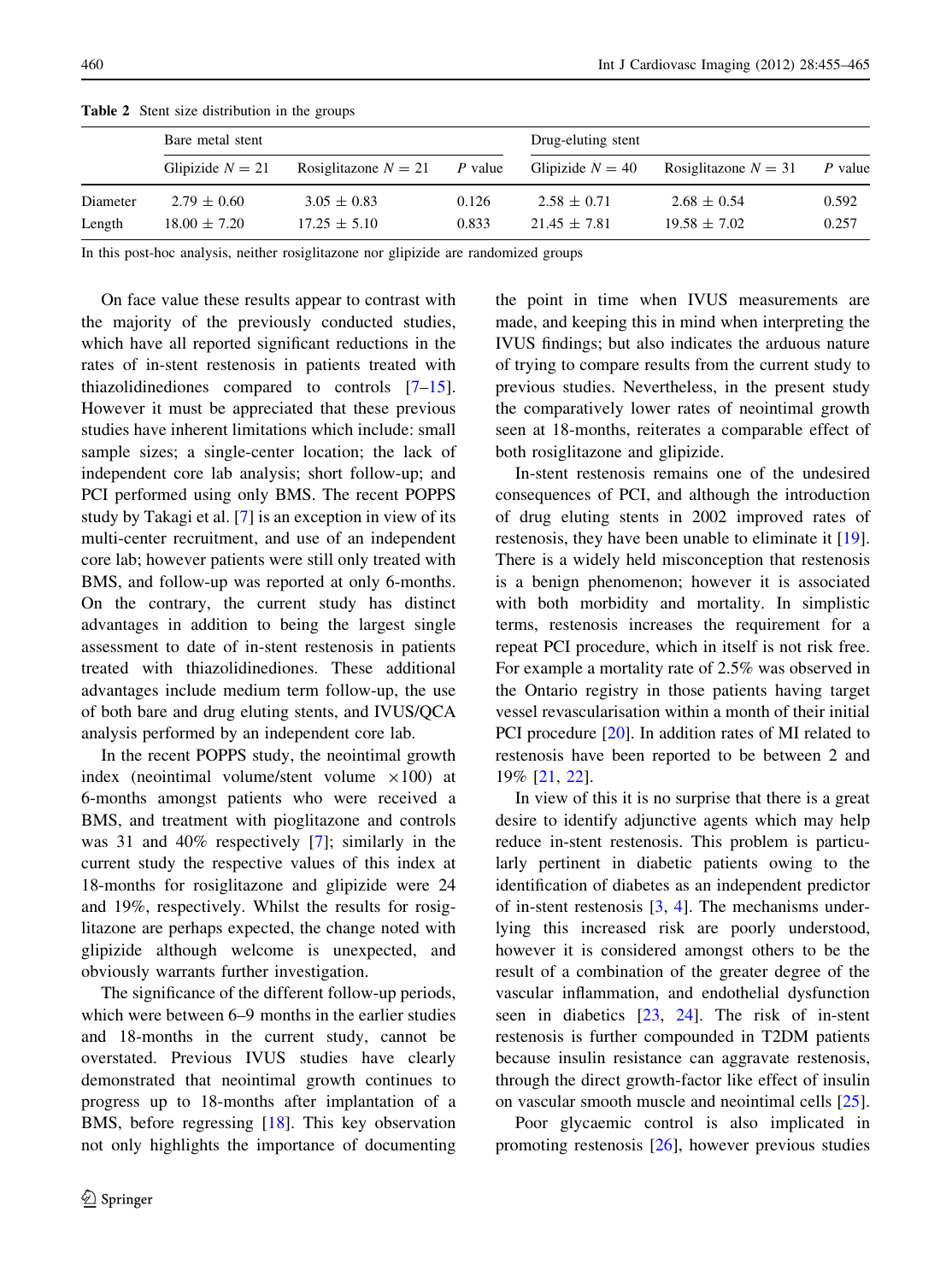| <b>IVUS</b> measurement                     | Bare metal stent                                   |                             |                           |      | $P$ value Drug-eluting stent       |                        |                             |                             | $P$ value |
|---------------------------------------------|----------------------------------------------------|-----------------------------|---------------------------|------|------------------------------------|------------------------|-----------------------------|-----------------------------|-----------|
| Mean $(SD)$ , mm <sup>3</sup>               | Glipizide<br>$N = 21$                              | Rosiglitazone<br>$N = 21$   |                           |      | Glipizide<br>$N = 40$              |                        | $N = 31$                    | Rosiglitazone               |           |
| Vessel volume                               |                                                    |                             |                           |      |                                    |                        |                             |                             |           |
| <b>Baseline</b>                             | 302.3 (161.4)                                      | 245.1 (104.3)               |                           | 0.18 | 278.6 (132.6)                      |                        |                             | 302.4 (110.1)               | 0.42      |
| Follow-up                                   | 302.3 (160.5)                                      | 241.0 (110.0)               |                           | 0.16 | 288.6 (141.9)                      |                        |                             | 317.3 (102.6)               | 0.35      |
| Change from baseline                        | 0.0(29.3)                                          | $-4.1(39.8)$                |                           |      | 10.0(23.0)                         |                        |                             | 14.9(34.1)                  |           |
| Model-adjusted change<br>(SE)               | 8.7(16.6),<br>9.8 (16.3), $P = 0.55$<br>$P = 0.60$ |                             |                           |      | 6.7 (13.9) $P = 0.62$ 14.0 (14.3), |                        |                             | $P = 0.33$                  |           |
| Treatment difference<br>(95% CI)            | $1.1 (-24.9, 27.1)$                                |                             |                           | 0.93 |                                    | $7.3(-7.4, 22.0)$      |                             |                             | 0.32      |
| Stent volume                                |                                                    |                             |                           |      |                                    |                        |                             |                             |           |
| Baseline                                    | 147.4 (81.1)                                       | 125.8(53.1)                 |                           | 0.31 | 140.5(64.4)                        |                        |                             | 152.9(61.0)                 | 0.42      |
| Follow-up                                   | 145.5 (78.7)                                       | 127.3 (60.0)                |                           | 0.41 | 145.0(65.8)                        |                        |                             | 155.7 (53.4)                | 0.47      |
| Change from baseline                        | $-1.9(15.4)$                                       | 1.5(16.4)                   |                           |      | 4.5(10.8)                          |                        |                             | 2.8(17.3)                   |           |
| Model-adjusted change<br>(SE)               | $-1.2$ (7.9),<br>$P = 0.88$                        | 3.5 (7.6), $P = 0.65$       |                           |      | $0.3$ (6.7), $P = 0.96$            |                        |                             | $-0.4$ (6.9),<br>$P = 0.95$ |           |
| Treatment difference<br>(95% CI)            | $4.7(-7.3, 16.6)$                                  |                             |                           | 0.43 |                                    | $-0.7$ ( $-7.8, 6.4$ ) |                             |                             | 0.84      |
| Plaque behind stent                         |                                                    |                             |                           |      |                                    |                        |                             |                             |           |
| Baseline                                    | 154.9 (83.3)                                       | 119.3(57.5)                 |                           | 0.11 | 138.1 (77.9)                       |                        |                             | 149.6 (59.7)                | 0.50      |
| Follow-up                                   | 156.8 (85.2)                                       | 113.7 (54.4)                |                           | 0.06 | 143.6 (83.6)                       |                        |                             | 161.7(58.7)                 | 0.29      |
| Change from baseline                        | 1.9(19.1)                                          | $-5.6(26.0)$                |                           |      | 5.5(16.9)                          |                        |                             | 12.1(22.4)                  |           |
| Model-adjusted change<br>(SE)               | $10.3(10.5)$ ,<br>$P = 0.33$                       | 6.0 (10.6), $P = 0.58$      |                           |      |                                    | 5.7 (9.4), $P = 0.54$  |                             | 14.3 (9.7), $P = 0.15$      |           |
| Treatment difference<br>$(95\% \text{ CI})$ | $-4.3$ ( $-21.2$ , 12.6)                           |                             |                           | 0.61 |                                    | $8.6(-1.4, 18.5)$      |                             |                             | 0.09      |
| %volume of $H^*$                            |                                                    |                             |                           |      |                                    |                        |                             |                             |           |
| <b>Baseline</b>                             | $-0.1(0.2)$                                        | $-0.01(0.1)$                |                           | 0.25 | $-0.3(1.0)$                        |                        |                             | $-0.3(0.80)$                | 0.75      |
| Follow-up                                   | 19.7(11.1)                                         | 24.1 (17.1)                 |                           | 0.33 | 8.0(8.7)                           |                        |                             | 9.6(11.3)                   | 0.51      |
| Change from baseline                        | 19.8(11.1)                                         | 24.1 (17.1)                 |                           |      | 8.3(8.7)                           |                        |                             | 9.8(11.3)                   |           |
| Model-adjusted change<br>(SE)               | $19.1(7.2)$ ,<br>$P = 0.01$                        | 23.9 (7.17),<br>$P = 0.002$ |                           |      | $19.7(4.3)$ ,<br>P < 0.0001        |                        | $21.0(4.4)$ ,<br>P < 0.0001 |                             |           |
| Treatment difference<br>$(95\% \text{ CI})$ | $4.9(-6.2, 15.9)$                                  |                             |                           | 0.38 | $1.3(-3.2, 5.8)$                   |                        |                             |                             | 0.57      |
| QCA measurement                             |                                                    | Bare metal stent            |                           |      | $P$ value                          | Drug-eluting stent     |                             |                             | $P$ value |
|                                             |                                                    | Glipizide<br>$N = 37$       | Rosiglitazone<br>$N = 35$ |      |                                    | Glipizide<br>$N = 57$  |                             | Rosiglitazone<br>$N = 44$   |           |
| In-stent late loss (mm)                     |                                                    |                             |                           |      |                                    |                        |                             |                             |           |
| Mean                                        |                                                    | 0.71                        | 0.76                      |      |                                    | 0.25                   |                             | 0.37                        |           |
| ${\rm SD}$                                  |                                                    | 0.380                       | 0.572                     |      |                                    | 0.304                  |                             | 0.586                       |           |
| Model -adjusted Mean at month 18 (SE)       |                                                    | 0.85(0.151)                 | 0.93(0.162)               |      | 0.51                               | 0.75(0.177)            |                             | 0.82(0.183)                 | 0.41      |
| In-stent DS $(\%)$                          |                                                    |                             |                           |      |                                    |                        |                             |                             |           |
| Mean                                        |                                                    | 30.4                        | 32.3                      |      |                                    | 17.9                   |                             | 22.1                        |           |
| ${\rm SD}$                                  |                                                    | 15                          | $18\,$                    |      |                                    | 12                     |                             | 20                          |           |
| Model-adjusted Mean at month 18 (SE)        |                                                    | 32.98 (5.32)                | 35.92 (5.678)             |      | 0.50                               | 32.57 (6.346)          |                             | 35.82 (6.53)                | 0.28      |

<span id="page-6-0"></span>Table 3 Results of quantitative coronary angiographic analysis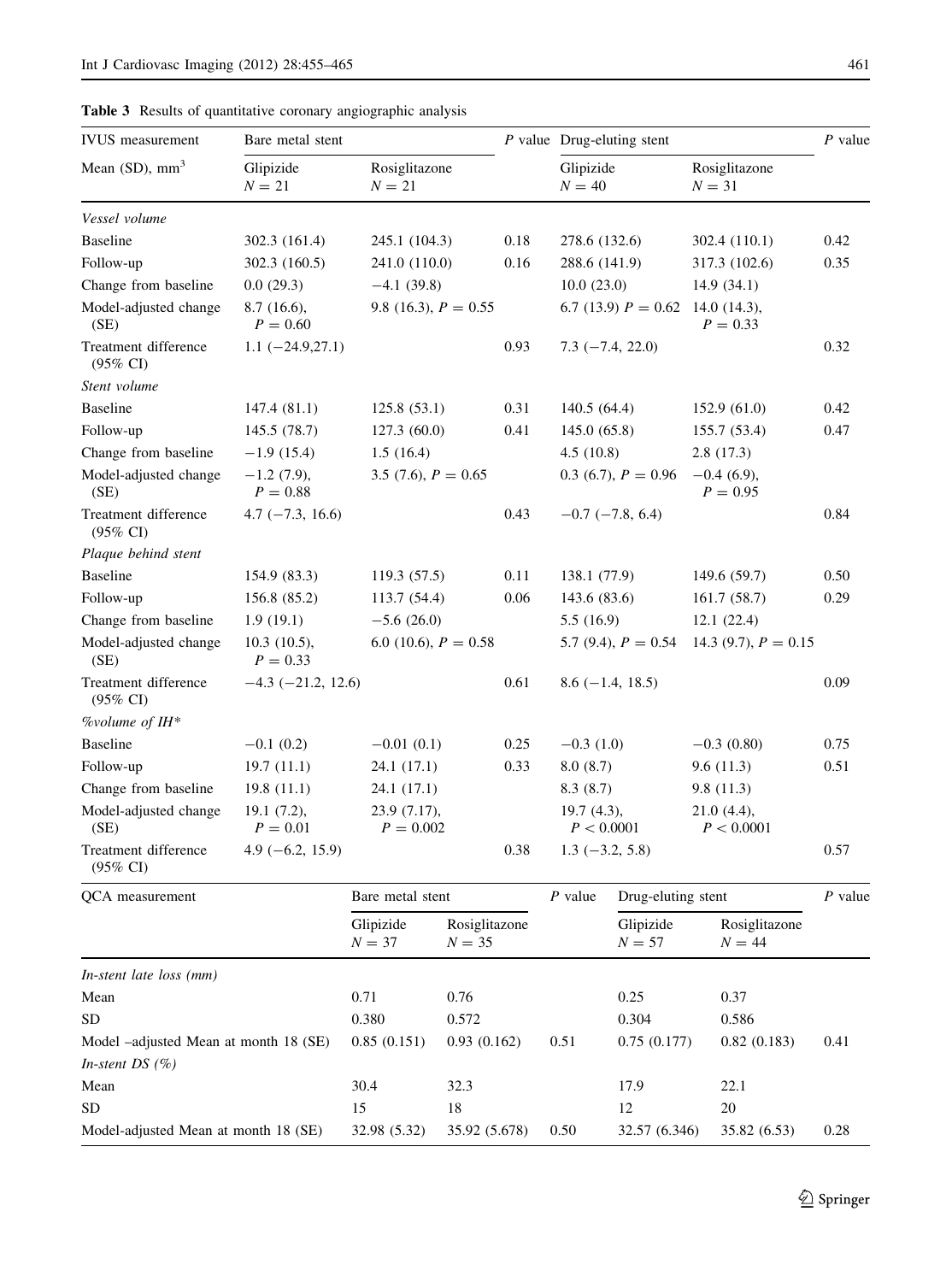## <span id="page-7-0"></span>Table 3 continued

| QCA measurement                         | Bare metal stent      |                           | $P$ value | Drug-eluting stent    |                           | $P$ value |
|-----------------------------------------|-----------------------|---------------------------|-----------|-----------------------|---------------------------|-----------|
|                                         | Glipizide<br>$N = 37$ | Rosiglitazone<br>$N = 35$ |           | Glipizide<br>$N = 57$ | Rosiglitazone<br>$N = 44$ |           |
| $RVD$ (mm)                              |                       |                           |           |                       |                           |           |
| Mean                                    | 2.62                  | 2.58                      |           | 2.62                  | 2.78                      |           |
| SD.                                     | 0.51                  | 0.47                      |           | 0.42                  | 0.44                      |           |
| Model-adjusted Mean at month 18 (SE)    | 2.51(0.100)           | 2.53(0.108)               | 0.76      | 2.61(0.121)           | 2.67(0.125)               | 0.32      |
| $MLD$ (mm)                              |                       |                           |           |                       |                           |           |
| Mean                                    | 1.84                  | 1.75                      |           | 2.15                  | 2.27                      |           |
| SD.                                     | 0.59                  | 0.56                      |           | 0.46                  | 0.45                      |           |
| Model-adjusted Mean at month 18 (SE)    | 1.68(0.151)           | 1.60(0.162)               | 0.50      | 1.78(0.141)           | 1.79(0.146)               | 0.86      |
| Binary angiographic restenosis, $n(\%)$ | 4(10.81)              | 8 (22.86)                 | 0.21      | 1(1.75)               | 2(4.55)                   | 0.58      |

In this post-hoc analysis, neither rosiglitazone nor glipizide are randomized groups; \*%vol IH percentage volume of intimal hyperplasia

Table 4 Adverse cardiovascular events occurring either ontherapy or post-therapy

| Patients with<br>an event, $n(\%)$                       | Glipizide<br>$(N = 118)$<br>(%) | Rosiglitazone<br>$(N = 113)$<br>(%) |
|----------------------------------------------------------|---------------------------------|-------------------------------------|
| All-cause death                                          | 3(2.5)                          | 5(4.4)                              |
| Cardiovascular death                                     | 1(0.8)                          | 2(1.8)                              |
| Stroke                                                   | 0(0.0)                          | 2(1.8)                              |
| Myocardial infarction                                    | 2(1.7)                          | 5(4.4)                              |
| Nonfatal MI                                              | 1(0.8)                          | 4(3.5)                              |
| Fatal MI                                                 | 1(0.8)                          | 1(0.9)                              |
| Cardiovascular death, nonfatal<br>stroke, or nonfatal MI | 2(1.7)                          | 7(6.2)                              |
| Coronary revascularisation                               | 14 (11.9)                       | 15(13.3)                            |

In this post-hoc analysis, neither rosiglitazone nor glipizide are randomized groups

which have reported the benefit of thiazolidinediones in reducing restenosis have indicated that this benefit occurs independently of the drug's effect on glycaemic control [[7\]](#page-8-0). There are many potential mechanisms by which thiazolidinediones may reduce in-stent restenosis including: (a) the inhibition of smooth muscle cell migration and proliferation [[27,](#page-9-0) [28\]](#page-9-0); (b) the increased apoptosis in vascular smooth muscle cells [\[29](#page-9-0)]; (c) a beneficial effect on local inflammation [\[30](#page-9-0), [31\]](#page-9-0); (d) an anti-thrombotic effect [\[32](#page-10-0)]; and (e) a beneficial effect on fasting insulin levels, thereby preventing insulin driven atherosclerosis [\[25](#page-9-0), [33](#page-10-0)].

In the end, it is important to highlight recent concerns associated with rosiglitazone use. Following drug launch, a metanalysis published in 2007 showed, indeed, an increased risk of myocardial infarction and cardiovascular death associated with rosiglitazone [\[34](#page-10-0)]. The recent RECORD trial also demonstrated an increased risk of heart failure events in people treated with rosiglitazone [\[35](#page-10-0)]. Eventually, the FDA mandated a study comparing rosiglitazone and pioglitazone with placebo, known as TIDE and then stopped the inclusion of the patients. Rosiglitazone has subsequently been removed from the EU market however it remains on available on the US market albeit with severe restrictions.

## Limitations

IVUS analyses were available in half of the patients included in the present study and could not be representative of overall population. Stent design was not pre-specified for the different groups.

# Conclusions

This study indicates that both rosiglitazone and glipizide have a similar effect on neointimal growth at medium term follow-up, a finding that warrants investigation in dedicated randomized trials.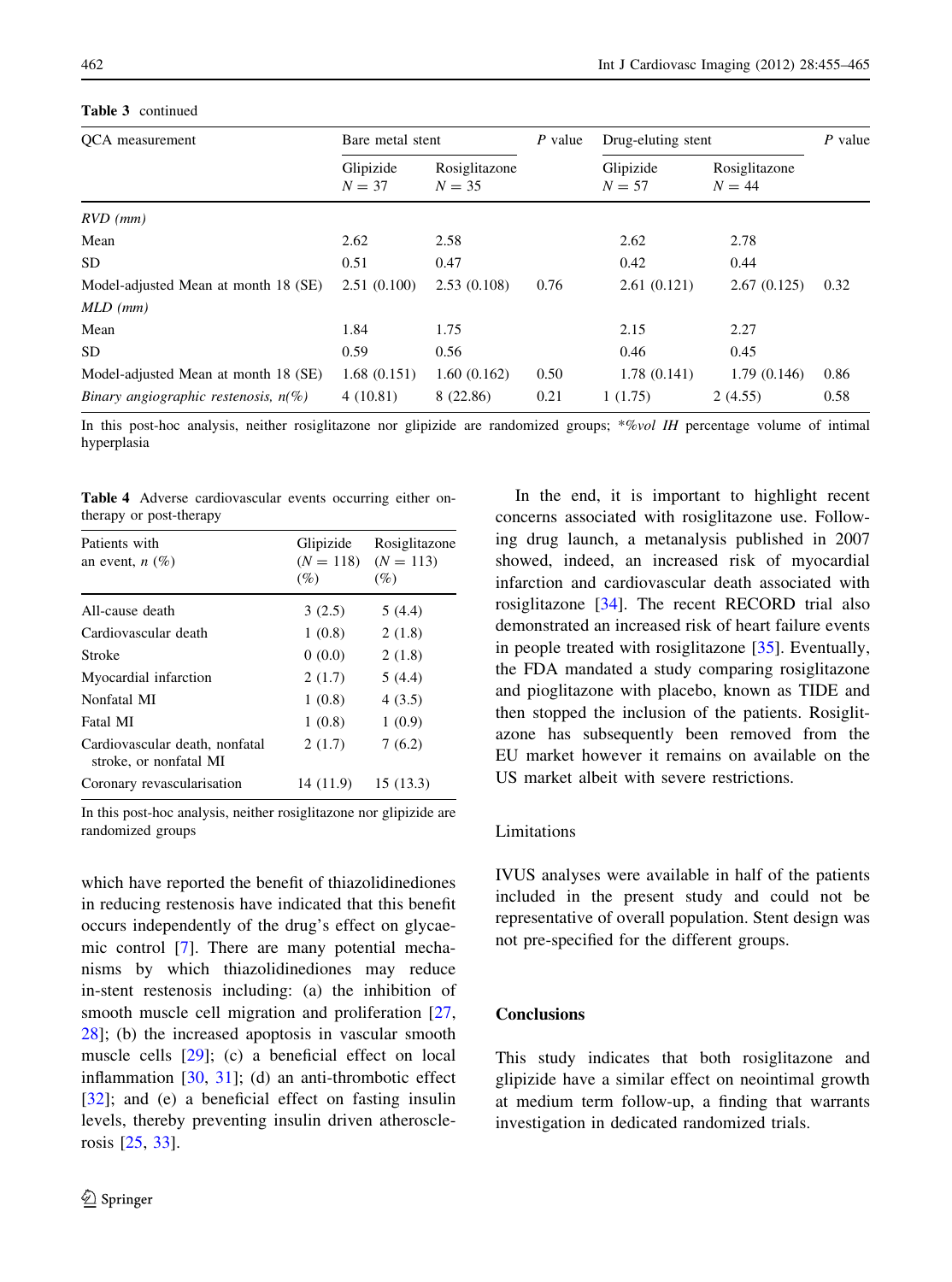<span id="page-8-0"></span>Acknowledgments This study was funded by GlaxoSmith-Kline Pharmaceuticals. The authors of this manuscript have certified that they comply with the Principles of Ethical Publishing in the International Journal of Cardiology [\[36](#page-10-0)].

Conflict of interest Dr Garcia-Garcia received honoraria from GlaxoSmith- Kline; Dr Garg, Dr Brugaletta and Dr Morocutti have no conflict of interest to declare. Dr Ratner has received grants from AstraZeneca, Bayhill Therapeutics, GlaxoSmithKline, Novo Nordisk, Takeda; served as an advisor to Amylin, AstraZeneca, Novo Nordisk, Roche, Sanofi-Aventis, and Tethys; and holds stock ( $\geq$ \$10,000 value) in Abbott, Johnson and Johnson, and Merck. Dr. Serruys received honoraria from GlaxoSmith-Kline. Dr Nesto has served on speakers' bureaus for GlaxoSmithKline and Takeda and served as an advisor to GlaxoSmithKline. Drs Kolatkar, Miller, and Huang and B.G. Kravitz are employed by and own stock in GlaxoSmithKline.

Open Access This article is distributed under the terms of the Creative Commons Attribution Noncommercial License which permits any noncommercial use, distribution, and reproduction in any medium, provided the original author(s) and source are credited.

## Appendix

Steering Committee: R. Ratner, P. Fitzgerald (cochairs), C. Cannon, H. Gerstein, R. Nesto, P. Serruys, G-A Van Es, A. Zalewski.

Statistical Data and Analysis Center: Axio Research, Seattle, WA. L. Shemanski, A. Slee.

Endpoint Adjudication Committee: M. Savage (chair), H. Weitz, I. Ahmed.

APPROACH Study Management Team: R.P. Aftring, N. Kolatkar, B. Kravitz, A. Wolstenholme, K. Saarinen, R. Fowler, Janet Hoffman, D. Steele-Norwood, R. Russell,S. Young and former team members Hubert Chou, Steve McMorn, Courtney Kirsch, Bonnie Louridas, Teresa Olivieria, and Debra Mattioli.

APPROACH Statistics and Data Management Team: D. Miller, C. Huang, C. Nguyen, L. Jahnke.

Independent Data Monitoring Committee- G. Mintz, J. Lachin (co-chairs), M. Abrahamson, P. Carson, P. Jones.

### References

1. Ratner RE, Cannon CP, Gerstein HC, Nesto RW, Serruys PW, Van Es GA, Kolatkar NS, Kravitz BG, Zalewski A, Fitzgerald PJ (2008) Assessment on the prevention of progression by rosiglitazone on atherosclerosis in diabetes patients with cardiovascular history (approach): Study design and baseline characteristics. Am Heart J 156(6): 1074–1079. doi[:10.1016/j.ahj.2008.07.025](http://dx.doi.org/10.1016/j.ahj.2008.07.025)

- 2. Gerstein HC, Ratner RE, Cannon CP, Serruys PW, Garcia-Garcia HM, van Es GA, Kolatkar NS, Kravitz BG, Miller DM, Huang C, Fitzgerald PJ, Nesto RW Effect of rosiglitazone on progression of coronary atherosclerosis in patients with type 2 diabetes mellitus and coronary artery disease. The assessment on the prevention of progression by rosiglitazone on atherosclerosis in diabetes patients with cardiovascular history trial. Circulation. doi[:10.1161/](http://dx.doi.org/10.1161/CIRCULATIONAHA.109.881003) [CIRCULATIONAHA.109.881003](http://dx.doi.org/10.1161/CIRCULATIONAHA.109.881003)
- 3. Abizaid A, Kornowski R, Mintz GS, Hong MK, Abizaid AS, Mehran R, Pichard AD, Kent KM, Satler LF, Wu H, Popma JJ, Leon MB (1998) The influence of diabetes mellitus on acute and late clinical outcomes following coronary stent implantation. J Am Coll Cardiol 32(3): 584–589. doi:[S0735-1097\(98\)00286-1](http://dx.doi.org/S0735-1097(98)00286-1)
- 4. Lemos PA, Hoye A, Goedhart D, Arampatzis CA, Saia F, van der Giessen WJ, McFadden E, Sianos G, Smits PC, Hofma SH, de Feyter PJ, van Domburg RT, Serruys PW (2004) Clinical, angiographic, and procedural predictors of angiographic restenosis after sirolimus-eluting stent implantation in complex patients: An evaluation from the rapamycin-eluting stent evaluated at rotterdam cardiology hospital (research) study. Circulation 109(11):1366–1370. doi:[10.1161/01.CIR.0000121358.26097.06](http://dx.doi.org/10.1161/01.CIR.0000121358.26097.06)
- 5. Scheen AJ, Warzee F, Legrand VM (2004) Drug-eluting stents: meta-analysis in diabetic patients. Eur Heart J 25(23): 2167–2168; author reply 2168–2169. doi[:10.1016/j.ehj.](http://dx.doi.org/10.1016/j.ehj.2004.07.041) [2004.07.041](http://dx.doi.org/10.1016/j.ehj.2004.07.041)
- 6. Moussa I, Leon MB, Baim DS, O'Neill WW, Popma JJ, Buchbinder M, Midwall J, Simonton CA, Keim E, Wang P, Kuntz RE, Moses JW (2004) Impact of sirolimus-eluting stents on outcome in diabetic patients: A sirius (sirolimuscoated bx velocity balloon-expandable stent in the treatment of patients with de novo coronary artery lesions) substudy. Circulation 109(19):2273–2278. doi:[10.1161/01.](http://dx.doi.org/10.1161/01.CIR.0000129767.45513.71) [CIR.0000129767.45513.71](http://dx.doi.org/10.1161/01.CIR.0000129767.45513.71)
- 7. Takagi T, Okura H, Kobayashi Y, Kataoka T, Taguchi H, Toda I, Tamita K, Yamamuro A, Sakanoue Y, Ito A, Yanagi S, Shimeno K, Waseda K, Yamasaki M, Fitzgerald PJ, Ikeno F, Honda Y, Yoshiyama M, Yoshikawa J (2009) A prospective, multicenter, randomized trial to assess efficacy of pioglitazone on in-stent neointimal suppression in type 2 diabetes: Popps (prevention of in-stent neointimal proliferation by pioglitazone study). JACC Cardiovasc Interv 2(6):524–531. doi[:10.1016/j.jcin.2009.04.007](http://dx.doi.org/10.1016/j.jcin.2009.04.007)
- 8. Takagi T, Yamamuro A, Tamita K, Yamabe K, Katayama M, Mizoguchi S, Ibuki M, Tani T, Tanabe K, Nagai K, Shiratori K, Morioka S, Yoshikawa J (2003) Pioglitazone reduces neointimal tissue proliferation after coronary stent implantation in patients with type 2 diabetes mellitus: An intravascular ultrasound scanning study. Am Heart J 146(2):E5. doi[:10.1016/S0002-8703\(03\)00146-7](http://dx.doi.org/10.1016/S0002-8703(03)00146-7)
- 9. Law RE, Goetze S, Xi XP, Jackson S, Kawano Y, Demer L, Fishbein MC, Meehan WP, Hsueh WA (2000) Expression and function of ppargamma in rat and human vascular smooth muscle cells. Circulation 101(11):1311–1318
- 10. Choi D, Kim SK, Choi SH, Ko YG, Ahn CW, Jang Y, Lim SK, Lee HC, Cha BS (2004) Preventative effects of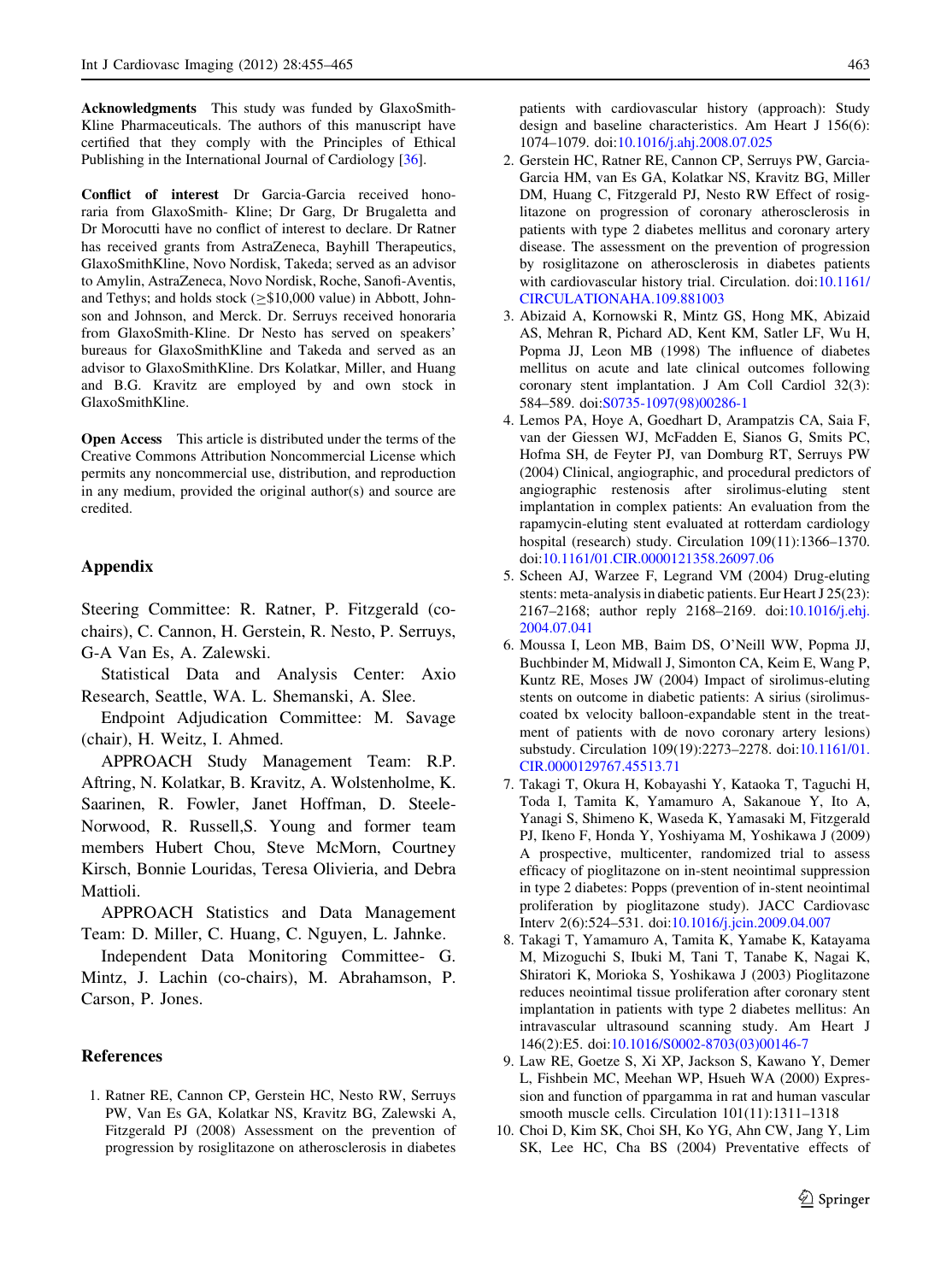<span id="page-9-0"></span>rosiglitazone on restenosis after coronary stent implantation in patients with type 2 diabetes. Diabetes Care 27(11): 2654–2660. doi:[27/11/2654](http://dx.doi.org/27/11/2654)

- 11. Geng DF, Jin DM, Wu W, Wang Z, Wang JF (2009) Effect of thiazolidinediones on in-stent restenosis in patients after coronary stenting: A meta-analysis of randomized controlled trials. Atherosclerosis 202(2):521–528. doi: [10.1016/j.atherosclerosis.2008.05.029](http://dx.doi.org/10.1016/j.atherosclerosis.2008.05.029)
- 12. Katayama T, Ueba H, Tsuboi K, Kubo N, Yasu T, Kuroki M, Saito M, Momomura S, Kawakami M (2007) Reduction of neointimal hyperplasia after coronary stenting by pioglitazone in nondiabetic patients with metabolic syndrome. Am Heart J 153(5):762 e761–762 e767. doi[:10.1016/j.ahj.](http://dx.doi.org/10.1016/j.ahj.2007.02.022) [2007.02.022](http://dx.doi.org/10.1016/j.ahj.2007.02.022)
- 13. Marx N, Wohrle J, Nusser T, Walcher D, Rinker A, Hombach V, Koenig W, Hoher M (2005) Pioglitazone reduces neointima volume after coronary stent implantation: A randomized, placebo-controlled, double-blind trial in nondiabetic patients. Circulation 112(18):2792–2798. doi:[10.1161/CIRCULATIONAHA.105.535484](http://dx.doi.org/10.1161/CIRCULATIONAHA.105.535484)
- 14. Osman A, Otero J, Brizolara A, Waxman S, Stouffer G, Fitzgerald P, Uretsky BF (2004) Effect of rosiglitazone on restenosis after coronary stenting in patients with type 2 diabetes. Am Heart J 147(5):e23. doi[:10.1016/j.ahj.2003.](http://dx.doi.org/10.1016/j.ahj.2003.12.006) [12.006](http://dx.doi.org/10.1016/j.ahj.2003.12.006)
- 15. Nishio K, Sakurai M, Kusuyama T, Shigemitsu M, Fukui T, Kawamura K, Itoh S, Konno N, Katagiri T (2006) A randomized comparison of pioglitazone to inhibit restenosis after coronary stenting in patients with type 2 diabetes. Diabetes Care 29(1):101–106. doi[:29/1/101](http://dx.doi.org/29/1/101)
- 16. Rodriguez-Granillo GA, Vos J, Bruining N, Garcia-Garcia HM, de Winter S, Ligthart JM, Deckers JW, Bertrand M, Simoons ML, Ferrari R, Fox KM, Remme W, De Feyter PJ (2007) Long-term effect of perindopril on coronary atherosclerosis progression (from the perindopril's prospective effect on coronary atherosclerosis by angiography and intravascular ultrasound evaluation [perspective] study). Am J Cardiol 100(2):159–163. doi[:10.1016/j.amjcard.](http://dx.doi.org/10.1016/j.amjcard.2007.02.073) [2007.02.073](http://dx.doi.org/10.1016/j.amjcard.2007.02.073)
- 17. De Winter SA, Hamers R, Degertekin M, Tanabe K, Lemos PA, Serruys PW, Roelandt JR, Bruining N (2004) Retrospective image-based gating of intracoronary ultrasound images for improved quantitative analysis: The intelligate method. Catheter Cardiovasc Interv 61(1):84–94. doi:[10.1002/ccd.10693](http://dx.doi.org/10.1002/ccd.10693)
- 18. Aoki J, Colombo A, Dudek D, Banning AP, Drzewiecki J, Zmudka K, Schiele F, Russell ME, Koglin J, Serruys PW (2005) Peristent remodeling and neointimal suppression 2 years after polymer-based, paclitaxel-eluting stent implantation: Insights from serial intravascular ultrasound analysis in the taxus ii study. Circulation 112(25): 3876–3883. doi:[10.1161/CIRCULATIONAHA.105.558601](http://dx.doi.org/10.1161/CIRCULATIONAHA.105.558601)
- 19. Stettler C, Wandel S, Allemann S, Kastrati A, Morice MC, Schomig A, Pfisterer ME, Stone GW, Leon MB, de Lezo JS, Goy JJ, Park SJ, Sabate M, Suttorp MJ, Kelbaek H, Spaulding C, Menichelli M, Vermeersch P, Dirksen MT, Cervinka P, Petronio AS, Nordmann AJ, Diem P, Meier B, Zwahlen M, Reichenbach S, Trelle S, Windecker S, Juni P (2007) Outcomes associated with drug-eluting and bare-metal stents: A collaborative network meta-analysis.

Lancet 370(9591):937–948. doi:[10.1016/S0140-6736\(07\)](http://dx.doi.org/10.1016/S0140-6736(07)61444-5) [61444-5](http://dx.doi.org/10.1016/S0140-6736(07)61444-5)

- 20. Tu JV, Bowen J, Chiu M, Ko DT, Austin PC, He Y, Hopkins R, Tarride JE, Blackhouse G, Lazzam C, Cohen EA, Goeree R (2007) Effectiveness and safety of drug-eluting stents in ontario. N Engl J Med 357(14):1393–1402. doi: [10.1056/NEJMoa071076](http://dx.doi.org/10.1056/NEJMoa071076)
- 21. Windecker S, Juni P (2008) Safety of drug-eluting stents. Nat Clin Pract Cardiovasc Med 5(6):316–328. doi: [10.1038/ncpcardio1189](http://dx.doi.org/10.1038/ncpcardio1189)
- 22. Daemen J, Wenaweser P, Tsuchida K, Abrecht L, Vaina S, Morger C, Kukreja N, Juni P, Sianos G, Hellige G, van Domburg RT, Hess OM, Boersma E, Meier B, Windecker S, Serruys PW (2007) Early and late coronary stent thrombosis of sirolimus-eluting and paclitaxel-eluting stents in routine clinical practice: Data from a large two-institutional cohort study. Lancet 369(9562):667–678. doi[:10.1016/S0140-67](http://dx.doi.org/10.1016/S0140-6736(07)60314-6) [36\(07\)60314-6](http://dx.doi.org/10.1016/S0140-6736(07)60314-6)
- 23. Kereiakes DJ, Young JJ (2005) Percutaneous coronary revascularization of diabetic patients in the era of drugeluting stents. Rev Cardiovasc Med 6(Suppl 1):S48– S58
- 24. Aronson D, Bloomgarden Z, Rayfield EJ (1996) Potential mechanisms promoting restenosis in diabetic patients. J Am Coll Cardiol 27(3):528–535. doi[:0735-1097\(95\)00](http://dx.doi.org/0735-1097(95)00496-3) [496-3](http://dx.doi.org/0735-1097(95)00496-3)
- 25. Beckman JA, Creager MA, Libby P (2002) Diabetes and atherosclerosis: Epidemiology, pathophysiology, and management. JAMA 287(19):2570–2581. doi[:jrv10119](http://dx.doi.org/jrv10119)
- 26. Corpus RA, George PB, House JA, Dixon SR, Ajluni SC, Devlin WH, Timmis GC, Balasubramaniam M, O'Neill WW (2004) Optimal glycemic control is associated with a lower rate of target vessel revascularization in treated type ii diabetic patients undergoing elective percutaneous coronary intervention. J Am Coll Cardiol 43(1):8–14. doi: [S073510970301324X](http://dx.doi.org/S073510970301324X)
- 27. Goetze S, Xi XP, Graf K, Fleck E, Hsueh WA, Law RE (1999) Troglitazone inhibits angiotensin ii-induced extracellular signal-regulated kinase 1/2 nuclear translocation and activation in vascular smooth muscle cells. FEBS Lett 452(3):277–282. doi:[S0014-5793\(99\)00624-9](http://dx.doi.org/S0014-5793(99)00624-9)
- 28. Yasunari K, Kohno M, Kano H, Yokokawa K, Minami M, Yoshikawa J (1997) Mechanisms of action of troglitazone in the prevention of high glucose-induced migration and proliferation of cultured coronary smooth muscle cells. Circ Res 81(6):953–962
- 29. Aizawa Y, Kawabe J, Hasebe N, Takehara N, Kikuchi K (2001) Pioglitazone enhances cytokine-induced apoptosis in vascular smooth muscle cells and reduces intimal hyperplasia. Circulation 104(4):455–460
- 30. Ishibashi M, Egashira K, Hiasa K, Inoue S, Ni W, Zhao Q, Usui M, Kitamoto S, Ichiki T, Takeshita A (2002) Antiinflammatory and antiarteriosclerotic effects of pioglitazone. Hypertension 40(5):687–693
- 31. Kasai T, Miyauchi K, Yokoyama T, Kajimoto K, Sumiyoshi K, Kubota N, Ikeda E, Daida H (2008) Pioglitazone attenuates neointimal thickening via suppression of the early inflammatory response in a porcine coronary after stenting. Atherosclerosis 197(2):612–619. doi:[10.1016/j.](http://dx.doi.org/10.1016/j.atherosclerosis.2007.08.030) [atherosclerosis.2007.08.030](http://dx.doi.org/10.1016/j.atherosclerosis.2007.08.030)